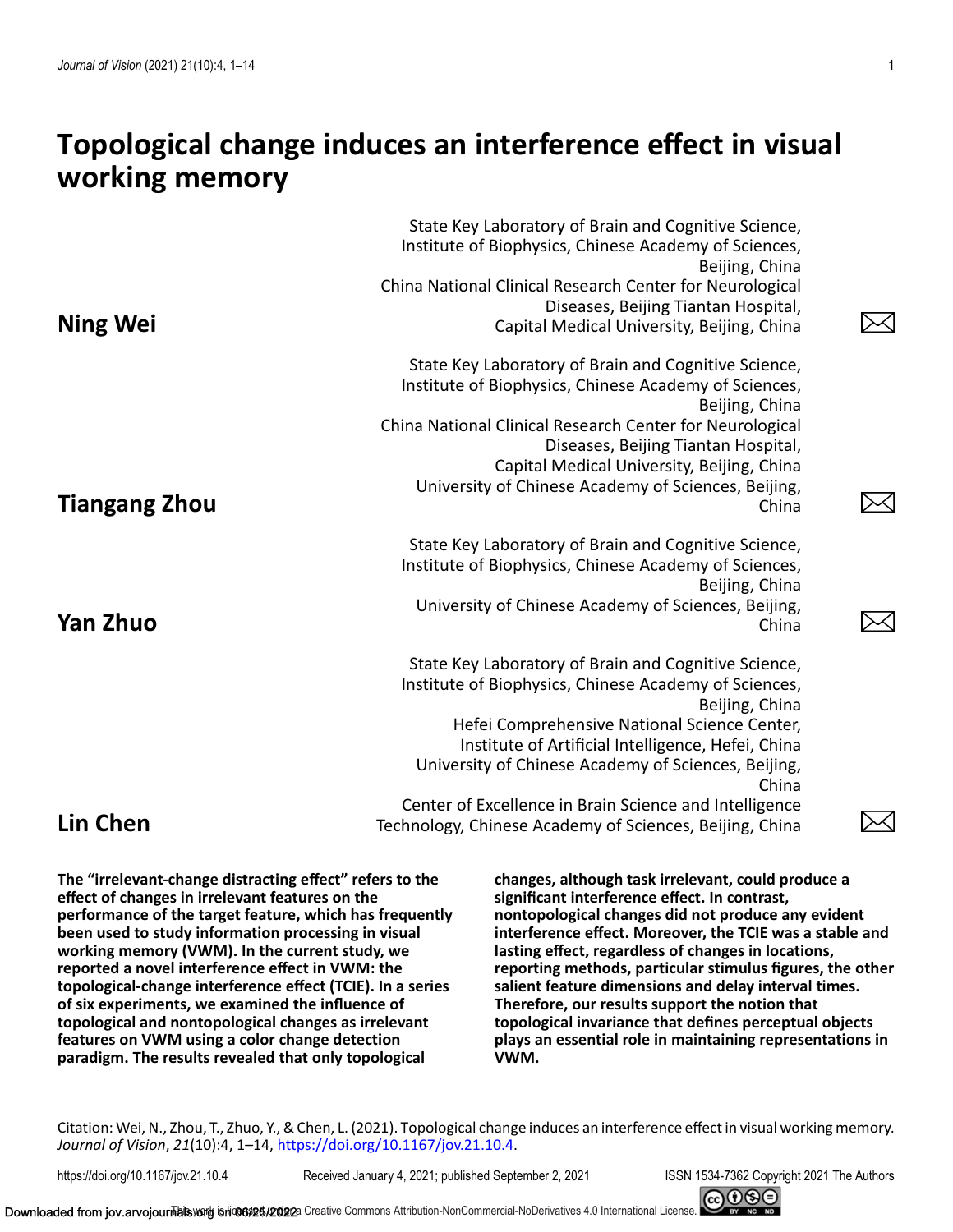### **Introduction**

Visual working memory (VWM) is a system of storing, manipulating, and using a limited amount of visual information [\(Baddeley, 2012\)](#page-12-0). It is fundamental to almost all high-level cognitive processes. A large number of studies conducted over the past decades have revealed various properties of VWM, such as its capacity [\(Alvarez & Cavanagh, 2004;](#page-11-0) [Cowan, 2010;](#page-12-0) [Luck & Vogel, 1997\)](#page-13-0), the different stages (Vogel, [Woodman, & Luck, 2006\), and the neural mechan](#page-13-0)isms underlying this system [\(Todd & Marois, 2004;](#page-13-0) Vogel [& Machizawa, 2004\). However, the fundamental unit](#page-13-0) of VWM representations remains unclear. Whether VWM operates over integrated object representations [\(Balaban, Drew, & Luria, 2018;](#page-12-0) [Luck & Vogel, 1997\)](#page-13-0) or over visual features stored independently from each [other \(](#page-13-0)[Fougnie & Alvarez, 2011](#page-12-0)[;](#page-13-0) Woodman & Vogel, 2008) is controversial.

In fact, this paradoxical question, "What is the unit being represented?" is also embodied in the study of visual perception. In [1982, Chen](#page-12-0) proposed a seminal theory of early topological perception to answer this fundamental question (L. [Chen, 1982\)](#page-12-0). This topology theory claims that topological properties are primitives of visual representation and that topological properties play a major role in the operational definition of a perceptual object. The core intuitive notion of a perceptual object is rooted in its holistic identity preserved over shape-changing transformations (L. [Chen, 1982,](#page-12-0) [2005\)](#page-12-0). This identity can be precisely characterized as topological invariance, including properties such as connectedness, continuity, and boundary, which are preserved under continuous deformations, including stretching and bending. Through decades of research, the early topological perception hypothesis has been widely explored in the [context of phenomena such as apparent motion \(Zhuo](#page-13-0) [et al., 2003\), global precedence \(Han, Humphreys,](#page-12-0) & Chen, 1999), multiple-object tracking (Zhou, [Luo, Zhou, Zhuo, & Chen, 2010\), numerosity \(](#page-13-0)[He,](#page-12-0) Zhou, Zhou, He, & Chen, 2015), and even pattern discrimination in insects (L. Chen, Zhang, & Srinivasan, [2003\). These results support the notion that topological](#page-12-0) properties are extracted at the very beginning of visual processing to form basic constraints on object coding. The topological definition of perceptual object has been successfully applied in so many cognitive fields. Therefore, we hypothesize that topological invariance may be suitable for defining the basic unit of VWM, which would profoundly facilitate the understanding of the representational maintenance of VWM.

Some previous studies have provided evidence to support the notion that topological properties play an essential role in maintaining VWM representations. For instance, Kibbe found that topological class information can be stored in the working memory of 6-month-old infants. When objects differ topologically, the VWM representation may be more costly to maintain than when they differ in surface features such as color or shape. In addition, the topological class interacts with object individuation in a way that surface features do not [\(Kibbe & Leslie, 2011,](#page-12-0) [2016\)](#page-12-0). Furthermore, Balaban found that when a black uniform polygon was separated into two independent halves, the contralateral delay activity (CDA) amplitude sharply decreased, indicating a loss of VWM content. This decrease was due to object separation, which disrupted the correspondence between the object and its VWM representation. Based on the definition of perceptual objects, object separation is a type of change in topological properties [\(Balaban et al., 2018;](#page-12-0) [Balaban & Luria, 2017\)](#page-12-0).

Another, and the most direct, piece of evidence came from our previous research (Wei, Zhou, Zhang, Zhuo,  $\&$  Chen, 2019). Participants were presented with either a single memory array or two successive memory arrays. They were asked to store the items' colors from the most recent memory array and to report whether the color of the test item changed. The colors of the second array were either consistent with those of the first array (repetition) or completely different (updating). There were three conditions: the no shape-change condition, the shape-change condition (the items' shapes, which were task irrelevant in the second array, were different from those in the first memory array, e.g., a solid square changed to a solid disk), and the topological change condition (the items' topological properties changed, e.g., a solid square changed to a hollow square). A series of experiments showed that a repetition benefit effect was found when the items in the second array were the same as those in the first array. In addition, this effect was not altered when items underwent modest feature changes in the second memory array. However, when the topological properties of the item were changed, such as the number of holes, the repetition benefit effect was eliminated. The reason was that once a topological property of an object changed, participants would treat that object as a new object, discard the original representation, and encode the input as a new representation. Therefore, the disappearance of this repetition benefit effect suggests that defining perceptual objects by their topological properties is essential for VWM representations.

There are three main stages involved in VWM: encoding, consolidation, and retrieval. In our repetition benefit effect study, we manipulated the memory items at the encoding stage. If the topological properties of the items were changed at that stage, the memory items would need to be reencoded. However, there are two problems with this paradigm. First, the repetition benefit effect was destroyed when the topological properties of the item changed, which was represented as null results in the data. The effect of topology on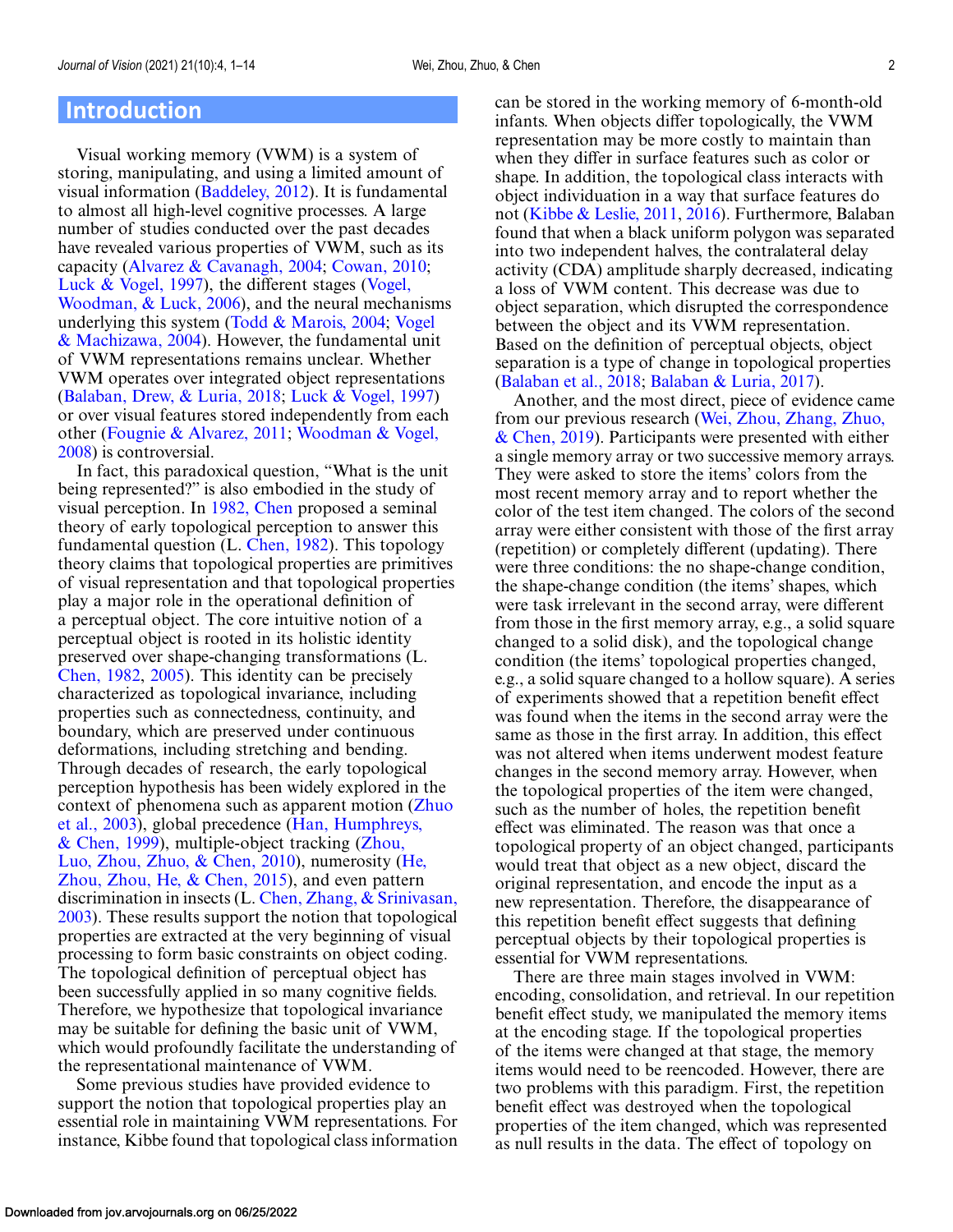<span id="page-2-0"></span>memory representation could not be assessed. Second, the paradigm was too complicated, and the influence of other factors (such as the number of items, interval times, and spatial locations) could not be examined conveniently.

The "irrelevant change distracting effect" has been frequently used in many studies to assess whether representations in VWM are based on objects or features. To test this hypothesis, researchers have predominantly used multiple-featured objects (e.g., colored shapes) as the stimuli of interest and required participants to remember one feature dimension (e.g., color) while ignoring the others (e.g., shape). If an item's recognition was disrupted by task-irrelevant changes, the researchers could infer that the irrelevant feature was presented in memory representation. Adopting this type of manipulation, many previous VWM studies found that irrelevant feature changes in the test array dramatically influenced the behavioral performance for the target feature. They assumed that, once selected, all features of an object are then obligatorily stored in VWM regardless of their behavioral relevance [\(Treisman & Zhang, 2006\)](#page-13-0). However, some studies were [unable to replicate this effect \(Serences, Ester, Vogel, &](#page-13-0) Awh, 2009; [Yu & Shim, 2017\)](#page-13-0). The participants could perfectly restrict their selection of the task-relevant information while filtering out the task-irrelevant information. These findings demonstrated natural strategies for efficiently using limited memory resources. Other studies supported object-based theory but relied on some restrictions. For example, Xu found that object-based task-irrelevant shape processing was present at low color-encoding loads. It was attenuated or even suppressed at high color-encoding loads  $(Xu,$ [2010\). Likewise, Ecker presented a series of experimen](#page-13-0)ts strongly suggesting that irrelevant intrinsic but not extrinsic object-irrelevant information was obligatorily stored, affecting performance in VWM task-relevant feature recognition [\(Ecker, Maybery, & Zimmer, 2013\)](#page-12-0). The essence of the irrelevant feature interference effect was destroyed by the stored object representation. One possible reason for the discrepancies in these results may be that the definition of objects across these studies was not unified.

Given this background, the present study was conducted by probing the "irrelevant change distracting effect," a simpler and more straightforward method for verifying the importance of perceptual objects defined by topological properties for VWM representation. Based on our hypothesis that a perceptual object is defined by its topological properties, we predicted that the distracting effect would be observed when topological properties changed in the test array as a task-irrelevant feature; otherwise, there should be no distracting effect. We name this "irrelevant-change distracting effect" caused by changes in topology the "topological-change interference effect" (TCIE).

This hypothesis was explored in six different experiments. First, we assessed whether interference effects occurred when the topological properties changed. If the TCIE existed, we further clarified whether it was stable, regardless of changes in location, reporting methods, particular stimulus figures, the other salient feature dimensions and delay interval times.

## **Experiment 1: Measure the TCIE in VWM**

We first examined the influence of topological and nontopological properties as irrelevant features under different VWM loads in a color change detection paradigm. If a change in the task-irrelevant feature in the test array dramatically influenced the behavioral performance related to the target feature, the irrelevant feature would have been stored and processed in VWM.

### **Method**

#### *Participants*

The sample size was comparable to that in our previous study [\(Wei et al., 2019\)](#page-13-0). A power analysis conducted with G\*Power revealed that to detect a relatively large effect,  $f(U) = 0.58$ , of interaction between shape-change conditions with a power of 95% and an alpha of 0.05, a sample of only 12 participants would be required. We further increased our sample to  $N = 15$  to ensure sufficient statistical power in our analyses for each experiment.

The participants were university undergraduates who received hourly pay for their participation. There were 15 participants (8 males; age, 19–23 years) in Experiment 1. All participants had normal or corrected-to-normal vision and were right-handed, and they were all naive to the purpose of the experiments. The study was approved by the ethics committee of the Institute of Biophysics at the Chinese Academy of Sciences, Beijing.

#### *Apparatus and stimuli*

Stimuli were displayed on a 19-in. CRT monitor (refresh rate 100 Hz) with a resolution of  $1,024 \times$ 768 pixels. The experiment was programmed and run in MATLAB 2013a with Psychophysics Toolbox extensions [\(Brainard, 1997;](#page-12-0) [Pelli, 1997\)](#page-13-0). Participants were seated in a room with dim ambient light, and their head position was stabilized using a chin and head rest.

All stimuli were presented within a  $9.8^{\circ} \times 7.3^{\circ}$ region on a gray background at a viewing distance of 70 cm. Each item was randomly placed within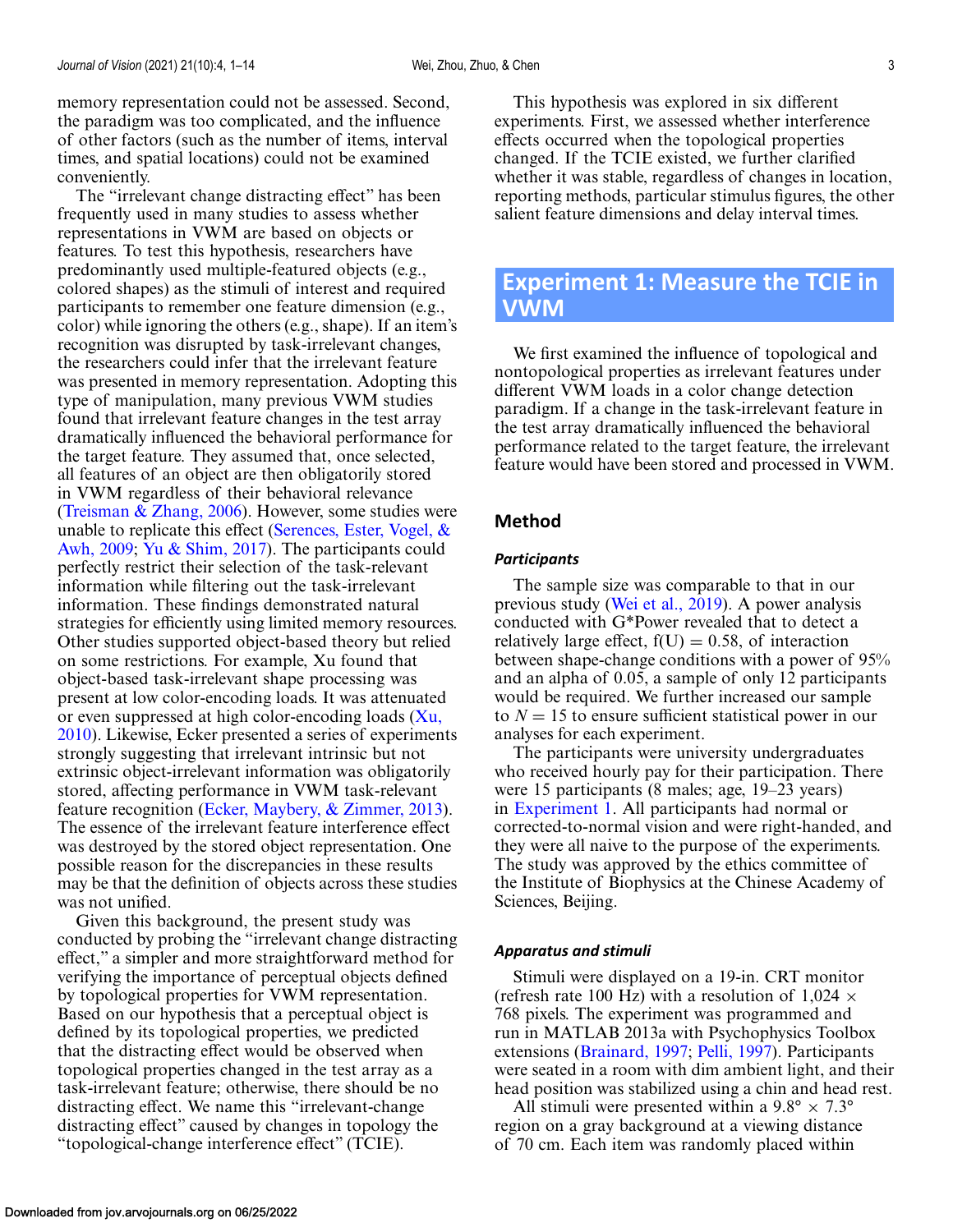

Figure 1. (a) Schematic description of a no-change trial from [Experiment 1.](#page-2-0) (b) Accuracy in [Experiment 1;](#page-2-0) error bars represent  $\pm 1$ *SEM*.

this region with the constraint that the items in a given array were separated from each other by at least 2° (center-to-center). The color of each square was randomly selected from a set of seven highly discriminable colors: white, red, blue, green, black, yellow, and purple. Note that for both the memory array and the test array, each color appeared no more than twice. When a color changed between the memory and test arrays, the new value was randomly selected from all other possible feature values. Each stimulus subtended a visual angle of  $0.95^{\circ} \times 0.95^{\circ}$ . Three stimulus patterns were used in the experiment: hollow diamonds, rings, and x-like symbols (hereafter referred to as crosses).

#### *Procedure*

The experimental paradigm is shown in Figure 1a. Each trial began with a 500-ms fixation to warn the participants of the start of a trial. Then, a 100-ms sample display containing one, two, three, four, or eight colored items was presented, followed by a 900-ms blank interval. Finally, a test array was presented on the screen until a response was made. Three conditions were imposed on the stimulus shapes in the test array. In the no shape-change condition, the shapes presented in the memory and test arrays were identical hollow diamonds. In the nontopological-change condition, the hollow diamonds changed to rings in the test array. Different from the hollow diamond, the ring was composed of curves instead of directional line segments. There was a hole in the middle of a hollow diamond and a ring, so their topological properties were identical. In the topological-change condition, the shapes changed to crosses. Compared with the hollow diamond, the cross was also composed of four line segments. The ring and the hollow diamond each contained a hole, whereas the cross did not. This set of figures was matched in terms of various nontopological factors: sloped edges and curvature (there was less difference between the hollow

diamond and the cross than the hollow diamond and the ring), spatial-frequency components, and luminous flux.

Using a whole-probe report method, the test array was identical to the sample array in 50% of trials and differed in the color of one item in the remaining 50% of trials. The participants were explicitly instructed to detect whether a color changed between the memory and test array while ignoring the shape, which would impair their performance if they attended to it. The participants were encouraged to respond accurately using two-alternative forced-choice responses on a response pad at the end of each trial, and their response accuracy and capacity under different conditions were analyzed.

A 3 (shape change in test array: no change, nontopological change, or topological change) by 5 (set size: 1, 2, 3, 4, or 8) within-participant design was used. There were 56 trials in each condition, resulting in a total of 840 trials per participant. These trials appeared randomly and unpredictably within 12 blocks. Before the experiment, all participants performed 60 trials (4 trials per combination of shape-change and set-size conditions).

### **Results and discussion**

The percentage of correct responses is shown in Figure 1b. To determine whether there were differences in accuracy across the different experimental conditions, we performed  $3 \times 5$  repeated-measures analysis of variance (ANOVA). Greenhouse–Geisser corrections were applied when sphericity assumptions were violated, although these corrections did not change any inferences. This analysis yielded significant main effects of shape-change conditions, *F*(2, 28)  $= 8.84, p = 0.001, \eta_p^2 = 0.39$ . Further Bonferroni post hoc tests showed that the mean accuracy in the topological-change condition was significantly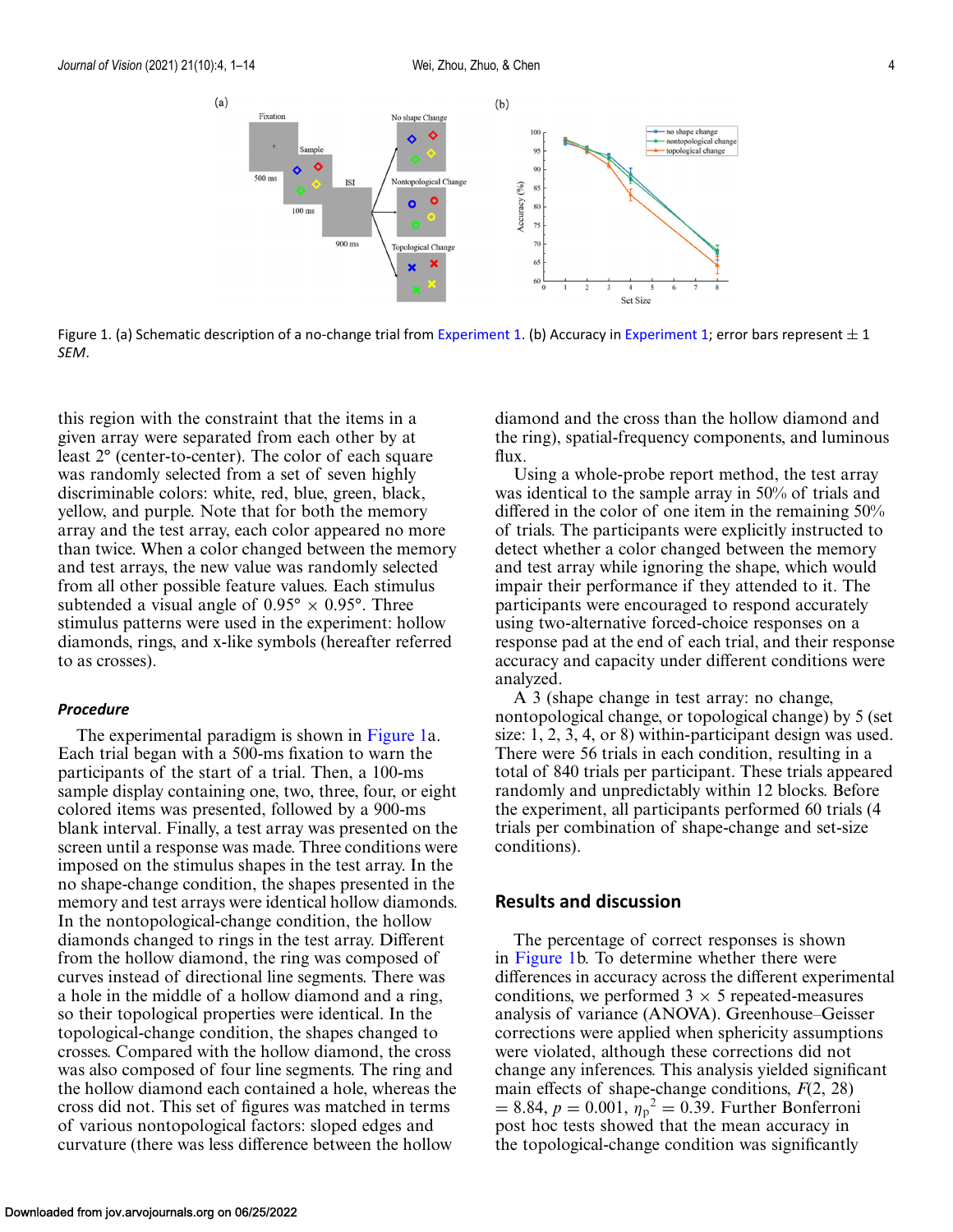<span id="page-4-0"></span>lower than those in the no-change condition and in the nontopological-change condition ( $p_{\text{bonf}} = 0.016$ ,  $p_{\text{bonf}} = 0.005$ . There was no difference between the no-change condition and the nontopological-change condition ( $p_{\text{bonf}} = 1$ ). The effect of set size was also significant,  $F(2.25, 31.43) = 300.72, p < 0.001, \eta_p^2 =$ 0.96. The accuracy decreased as the set size increased. The interaction effect of the shape-change condition with set size was not significant,  $F(3.20, 44.81) = 1.99$ ,  $p = 0.126$ ,  $\eta_p^2 = 0.12$ .

These findings were consistent with our expectations: The interference effect was found only in the topological-change condition, and no interference effects were found in the nontopological-change condition. The reason may be that the topological change interfered with the continuity of an object and caused the stimulus to be perceived as the emergence of a new object. In other words, the memory items that were topologically equivalent, such as a diamond and a ring, were treated as the same objects. However, when the items were topologically different, such as a diamond and a cross, participants would treat the object in the test array as a new object. This result implies that the topological change would produce a novel interference effect and destroy the original VWM representation.

## **Experiment 2: Assess the influence of item locations**

The entire pattern (interitem relationships) of memory items plays an important role in VWM. A previous study implied that participants seemed to remember the entire pattern or spatial configuration of an array rather than the individual items (Jeong  $\&$ Xu, 2013; [Jiang, Olson, & Chun, 2000\)](#page-12-0). Scrambling the locations led to impairments in change-detection performance [\(Hollingworth & Rasmussen, 2010;](#page-12-0) Jiang [et al., 2000\). In the following experiment, we considered](#page-12-0) the impact of the entire pattern on TCIE by scrambling the location consistency between the test array and memory array. Theoretically, the TCIE was produced by changes in an individual item's representation, and we suspected that this effect would not be altered by differences in spatial configuration.

### **Method**

The display and procedure were the same as those in [Experiment 1,](#page-2-0) except that the number of items in the sample array was two, four, six, or eight. Thirty university undergraduates volunteered to participate in this experiment, which was divided into two parts.

Fifteen (6 males; age, 17–24 years) subjects participated in the same location experiment, in which the test items occupied the same locations as the sample display. Another 15 (8 males; age, 18–27 years) subjects participated in different location experiments, in which the test items were presented in new locations. The participants were required to ignore the variations in position and to detect whether there was a color change between the sample and test arrays.

All participants had normal or corrected-to-normal visual acuity and normal color vision, and they were naive to the purpose of the experiments. There were 84 trials for each condition, resulting in 1,008 total trials per participant presented randomly in 14 blocks. Before the experiment, all participants performed 72 trials (6 trials per combination of shape-change and set-size conditions).

### **Results and discussion**

Participant accuracy in the same location experiment is shown in [Figure 2b](#page-5-0). A 3 (shape change)  $\times$  4 (set size) repeated-measures ANOVA showed a significant main effect of set size,  $F(3, 42) = 264.62$ ,  $p < 0.001$ ,  $\eta_p^2 = 0.95$ . No significant main effect of shape-change condition was found,  $F(2, 28) = 2.12$ ,  $p = 0.139$ ,  $\eta_p^2$  $= 0.13$ . Importantly, the interaction effect between shape-change condition and set size was significant,  $F(6, 84) = 2.47, p = 0.030, \eta_p^2 = 0.15$ . We further analyzed the effect of the shape-change condition under different set sizes. A significant TCIE was revealed with a set size of 4,  $F(2, 28) = 6.08$ ,  $p = 0.006$ ,  $\eta_p^2$  $= 0.30$ . The accuracy was significantly worse in the topological-change condition (mean =  $81.6 \pm 6.0$ ) than in the no-change condition (mean  $= 86.0 \pm 7.9$ ,  $p_{\text{bonf}} =$  $(0.046)$  and nontopological-change condition (mean  $=$  $85.9 \pm 5.1$ ,  $p_{\text{bonf}} = 0.015$ ). The difference between the no-change condition and the nontopological-change condition was not significant ( $p_{\text{bonf}} = 1$ ). No significant TCIE was found for set sizes 2, 6, and 8 ( $p = 0.711$ ,  $p =$ 0.995,  $p = 0.142$ ).

[Figure 2c](#page-5-0) shows the mean accuracy of the location change experiment. A 3 (shape change)  $\times$  4 (set size) repeated-measures ANOVA was performed. The main effect of set size was significant,  $F(3, 42) = 436.16$ ,  $p < 0.001$ ,  $\eta_p^2 = 0.97$ . Again, there was no main effect of conditions,  $F(2, 28) = 2.37$ ,  $p = 0.112$ ,  $\eta_p^2$  $= 0.15$ . The interaction effect between set size and shape-change condition was marginally significant,  $F(6, 84) = 1.99, p = 0.076, \eta_p^2 = 0.13$ . We also found that there was a significant TCIE only when participants remembered four items,  $F(2, 28) = 15.07$ ,  $p < 0.001$ ,  $\eta_p^2 = 0.52$ . When the test items involved a topological change, the memory performance (mean  $= 79.1 \pm 6.7$ ) was significantly lower than that in the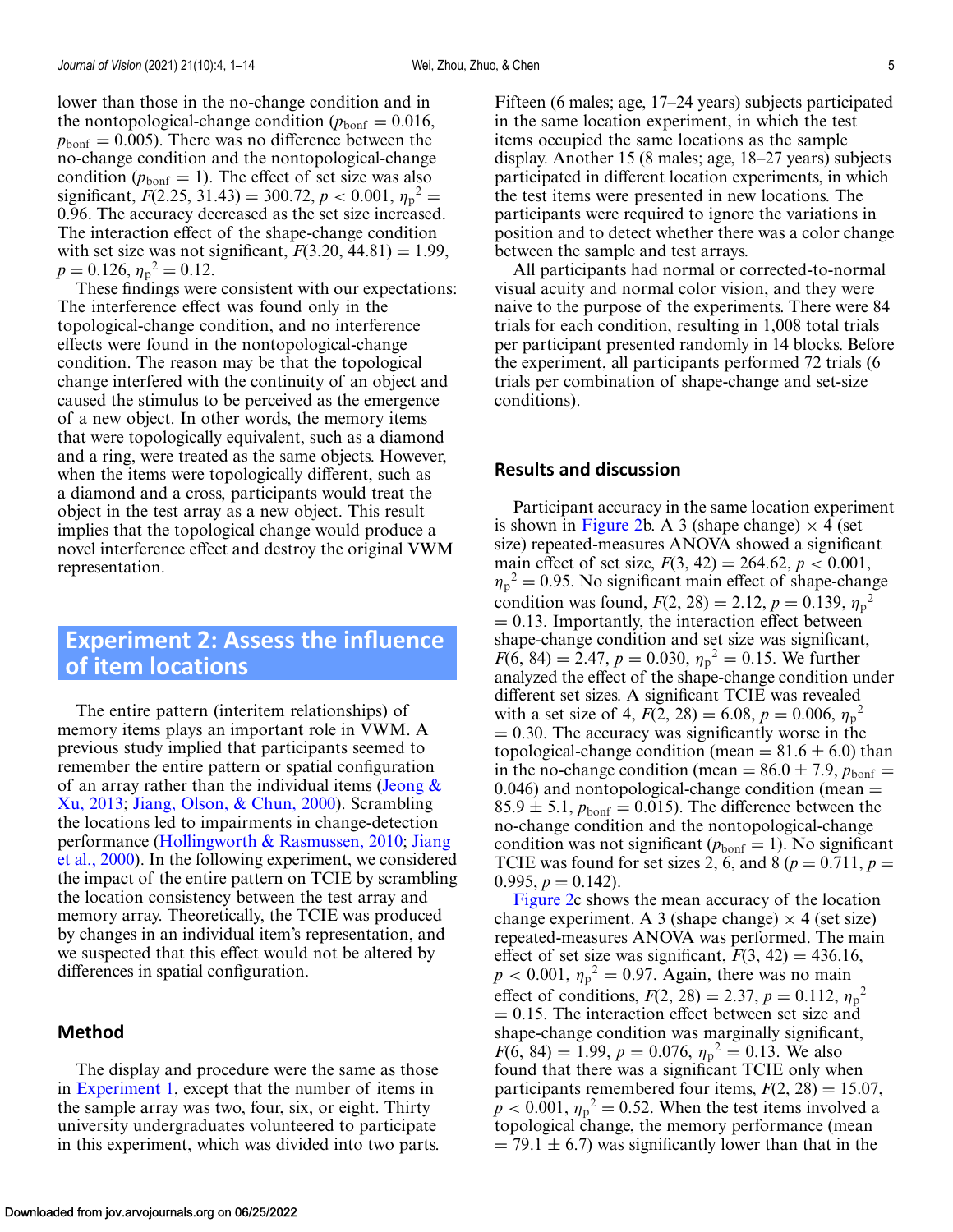<span id="page-5-0"></span>

Figure 2. (a) Schematic description of [Experiment 2.](#page-4-0) (b, c) Results for the same location and different locations, respectively.

nontopological-change condition (mean  $= 84.4 \pm 5.1$ ,  $p_{\text{bonf}} < 0.001$ ) and no-change condition (mean = 84.0  $\pm$ 5.0,  $p_{\text{bonf}} = 0.003$ . Again, we did not find a significant TCIE for set sizes 2, 6, and 8 ( $p = 0.646$ ,  $p = 0.785$ ,  $p =$ 0.619).

#### **Cross-experiment analysis**

To investigate the effect of location cues on TCIE, we analyzed the data from the same location experiment together with the data from the different location experiment. A 2 (location: same, different)  $\times$  3 (shape change: no shape change, nontopological change, topological change)  $\times$  4 (set size: 2, 4, 6, 8) mixed ANOVA showed a significant main effect of location,  $F(1, 28) = 5.24, p = 0.03, \eta_p^2 = 0.16$ . The participants performed better in the same-location experiment than in the different-location experiment. This finding was consistent with previous studies showing that scrambling the locations led to impairments in change-detection performance (Hollingworth  $\&$ Rasmussen, 2010; [Jiang et al., 2000\)](#page-12-0). The entire pattern (interitem relationships) of memory items plays an important role in VWM. The main effects of shape condition,  $F(2, 56) = 4.08$ ,  $p = 0.022$ ,  $\eta_{p}^{2} = 0.13$ , and set size,  $F(3, 84) = 686.92, p < 0.001, \eta_p^2 = 0.96$ , were

significant. The performance in the topological-change condition was significantly lower than that in the no-change condition ( $p_{\text{bonf}} = 0.037$ ). More important, there was no significant interaction effect between shape change and location change,  $F(2, 56) = 0.43$ ,  $p = 0.651$ ,  $\eta_p^2 = 0.00$ . These results implied that the TCIE was stable, regardless of any changes in location. When a sample array is memorized, both the properties of the items and the pattern of the sample array are processed by working memory. The pattern could help with the task of extracting the memory. Therefore, the changed pattern of objects with scrambled locations could impair memory. However, this interference effect was not similar to that of TCIE, which was generated by the representation of the individual item itself and was not due to a change in the entire pattern. We supposed that the representation of VWM is hierarchical and that the representation of the memory item defined by topology was relatively abstract and not tightly bound to locations.

# **Experiment 3: Probing method did not erase TCIE**

Both [Experiments 1](#page-2-0) and [2](#page-4-0) used a whole-probe method, in which all the test stimuli could be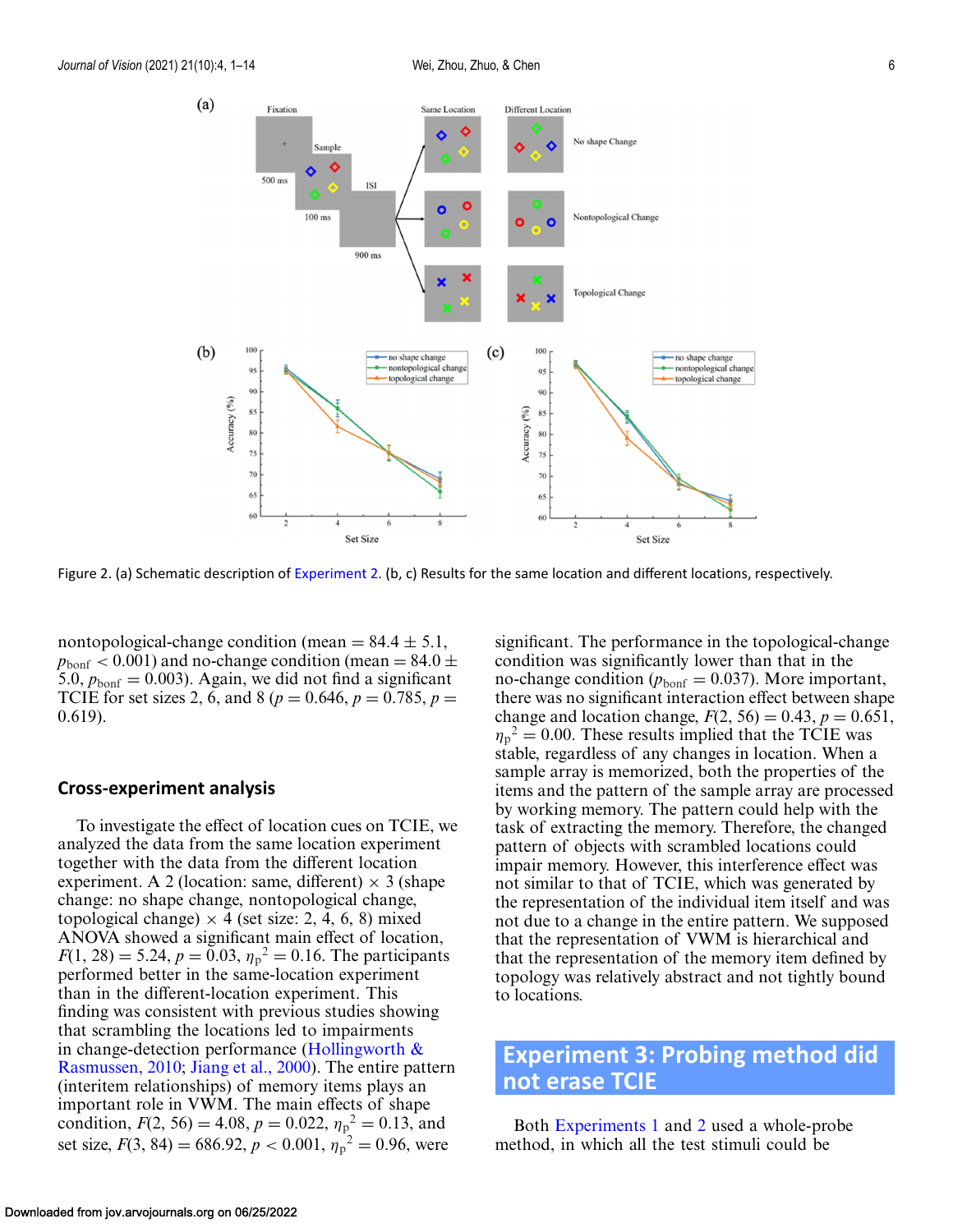<span id="page-6-0"></span>

Figure 3. Paradigm and results of [Experiment 3,](#page-5-0) which presented only a single probe.

represented in a global configuration. It is possible that this testing method primed the participants to process the memorized stimuli in a global manner, which constrained the study of the representation of the individual memory items themselves. Moreover, more items changed their shapes in the whole display test, which may have increased the total conflict. To rule out these alternatives, we used a single-probe method in [Experiment 3,](#page-5-0) in which only one item was presented at the center of the screen for judgment. The goal of this experiment was to study whether the TCIE was affected by the reporting methods.

### **Method**

Fifteen (8 males; age, 19–25 years) university undergraduates volunteered to participate in this experiment. The display and procedure were the same as in [Experiment 1,](#page-2-0) except that at testing, a single probe item was presented in the center of screen. The number of items in the sample array was two, four, or six. The seven different colors appeared only once in one trial. The task was to detect whether this probe's color had been presented in the sample array or was a novel color. There were 84 trials in each condition, resulting in 756 total trials per participant.

### **Results and discussion**

The mean accuracy in each condition is shown in Figure3b. A 3 (shape change)  $\times$  3 (set size) repeatedmeasures ANOVA was conducted. Performance was better when participants needed to remember fewer memory items with small set sizes,  $F(2, 28) = 96.08$ ,  $p < 0.001$ ,  $\eta_p^2 = 0.87$ . There was no main effect of shape-change condition,  $F(2, 28) = 1.71$ ,  $p = 0.199$ ,  ${\eta_p}^2$  $= 0.11$ . Importantly, there was a significant interaction effect between shape-change condition and set size

on accuracy,  $F(4, 56) = 3.34, p = 0.016, \eta_p^2 = 0.19.$ Closer analysis of the interference effects across set sizes revealed a significant TCIE only with a set size of 4,  $F(2, 28) = 10.57, p < 0.001, \eta_p^2 = 0.43$ . The performance in the topological-change condition (mean  $= 85.0 \pm 6.4$ ) was significantly worse than that in the no-change condition (mean  $= 88.3 \pm 1$ 6.3,  $p_{\text{bonf}} = 0.003$ ) and in the nontopological-change condition (mean =  $88.5 \pm 4.9$ ,  $p_{\text{bonf}} = 0.008$ ). The shape-change effect was not significant for set size 2,  $F(2, 28) = 0.59$ ,  $p = 0.561$ ,  $\eta_p^2 = 0.04$ , and set size 6,  $F(2, 28) = 0.55$ ,  $p = 0.583$ ,  $\eta_p^2 =$ 0.04.

Performance is usually worse for the single-probe [method than for the whole-probe method \(Jiang et](#page-12-0) al., 2000). However, the single-probe method had two possible advantages in our experiments. First, only one item must be checked, reducing the decision load relative to the whole-probe display. The second potential advantage of the single-probe condition was that interference from multiple items in the probe was eliminated. Using the single-probe method, we replicated the main finding from Experiments 1 and [2, confirming that the TCIE was significant](#page-2-0). Therefore, regardless of the probing methods, the TCIE persisted.

# **Experiment 4: TCIE observed with different stimuli**

In [Experiments 1,](#page-2-0) [2,](#page-4-0) and [3,](#page-5-0) we used only one group stimulus graphic as the sample stimulus. A major challenge in the study of topological discrimination is that no two geometric figures appear to differ only in their topological properties while demonstrating no differences in local features. Thus, one cannot assess the role of topological differences in form perception in complete isolation by designing stimuli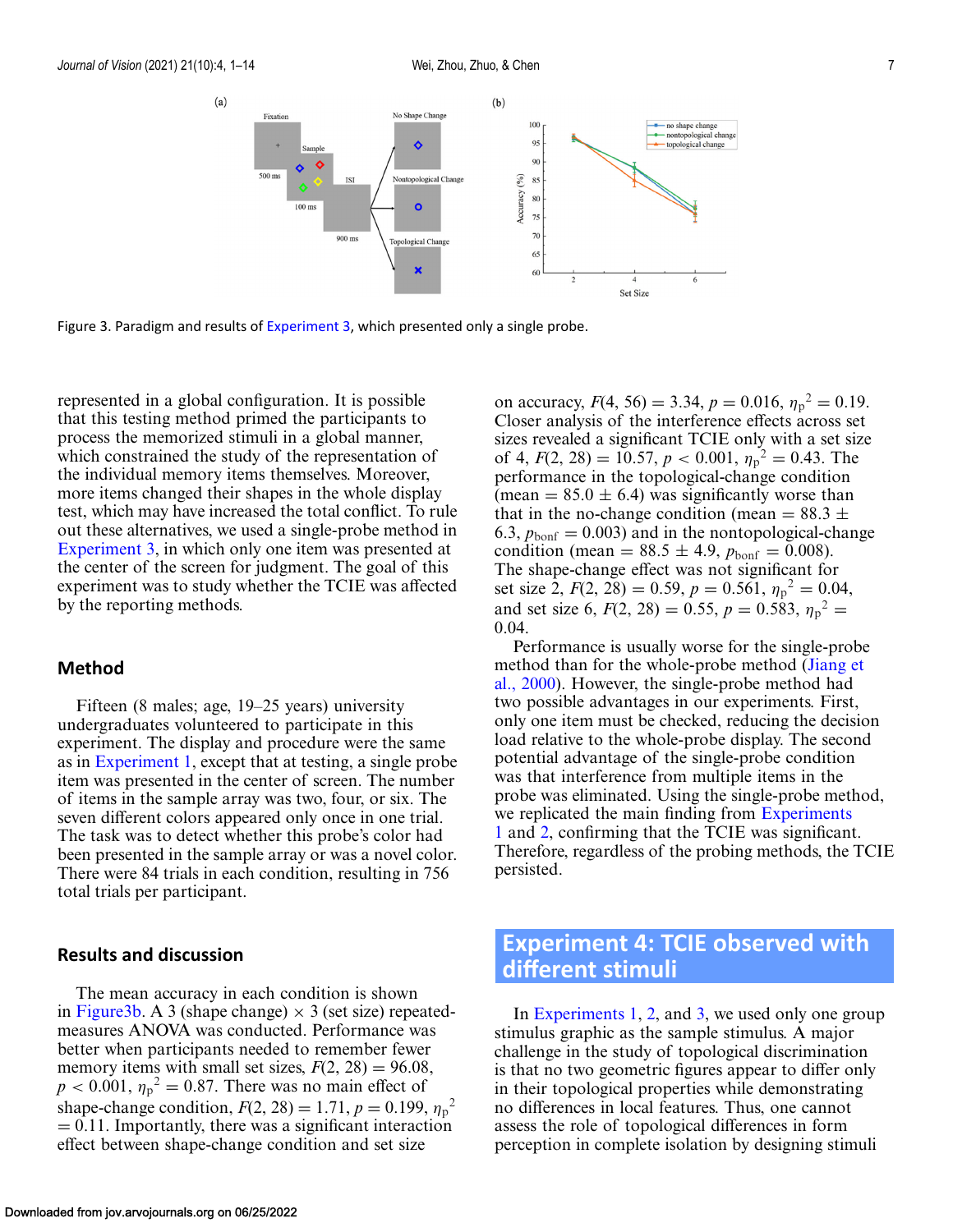

Figure 4. (a–d) Schematic depiction of the stimulus groups used in [Experiment 4.](#page-6-0) They were designed to manipulate topological variations between stimuli while controlling for local features, such as luminous flux, spatial-frequency components, and terminators. (e) Results of [Experiment 4.](#page-6-0)

that differ only topologically without any differences in nontopological features. To solve this problem and rule out explanations based on nontopological features, we carefully designed four groups of stimulus figures in [Experiment 4.](#page-6-0)

### **Method**

Fifteen (8 males; age, 18–27 years) university undergraduates volunteered to participate in this experiment.

The paradigm was identical to that in Experiment 1 [except for the stimuli and the set size. Four different](#page-2-0) groups of patterns of stimuli were used, as shown in Figure 4a, adapted from our previous studies [\(Wei et al., 2019\)](#page-13-0). The topology was generalized to different types of topological transitions, including the transition from no hole to one hole (Figure 4a,c), from one hole to no hole (Figure 4b), and from one hole to two holes (Figure 4d). Additionally, we carefully controlled for nontopological features, such as the color area, luminous flux, spatial-frequency components, perimeter length, sloped edges and curvature, and other possible confounding local features. The nontopological changes included massive shape deformations involved in various local feature changes. Although phenomenally they looked quite different, these stimulus figures were topologically equivalent to each other.

The number of memory items was two, four, or six, and the seven different colors appeared only once in one trial. Twenty-eight trials for each condition with

every stimulus resulted in a total of 1,008 trials per participant, appearing randomly within 14 blocks.

### **Results and discussion**

The results of the experiment are shown in Figure 4e. A 3 (shape-change condition)  $\times$  3 (set size)  $\times$  4 (stimulus figures) repeated-measures ANOVA showed a significant effect of the shape-change condition,  $F(2, 28) = 21.20, p < 0.001, \eta_p^2 = 0.60$ . Further Bonferroni post hoc tests showed that the accuracy in the topological-change condition was significantly lower than that in the no-change condition and nontopological-change condition ( $p_{\text{bonf}} < 0.001$ ,  $p_{\text{bonf}} = 0.003$ . There was no difference between the no-change condition and the nontopological-change condition ( $p_{\text{bonf}} = 0.072$ ). There was also a significant effect of set size,  $F(2, 28) = 329.97, p < 0.001, \eta_p^2 =$ 0.96. However, the interaction of the shape-change condition with set size was not significant,  $F(4, 56) =$ 1.06,  $p = 0.392$ ,  $\eta_p^2 = 0.07$ . The main effect of four stimulus sets was not significant,  $F(3, 42) = 1.87$ , *p*  $= 0.149, \eta_p^2 = 0.12$ . The interaction of stimulus and conditions was also not significant,  $F(6, 84) = 49.66$ , *p*  $= 0.474, \eta_p^2 = 0.06.$ 

In this experiment, more stimulus graphics were used than in the prior experiments. The four groups of stimuli were carefully designed to prevent the participants from using various nontopological cues. Meanwhile, the participant's expectation of the stimulus pattern was eliminated. The results supported that the variations of different stimulus figures do not change the TCIE. We further analyzed the performance separately for each of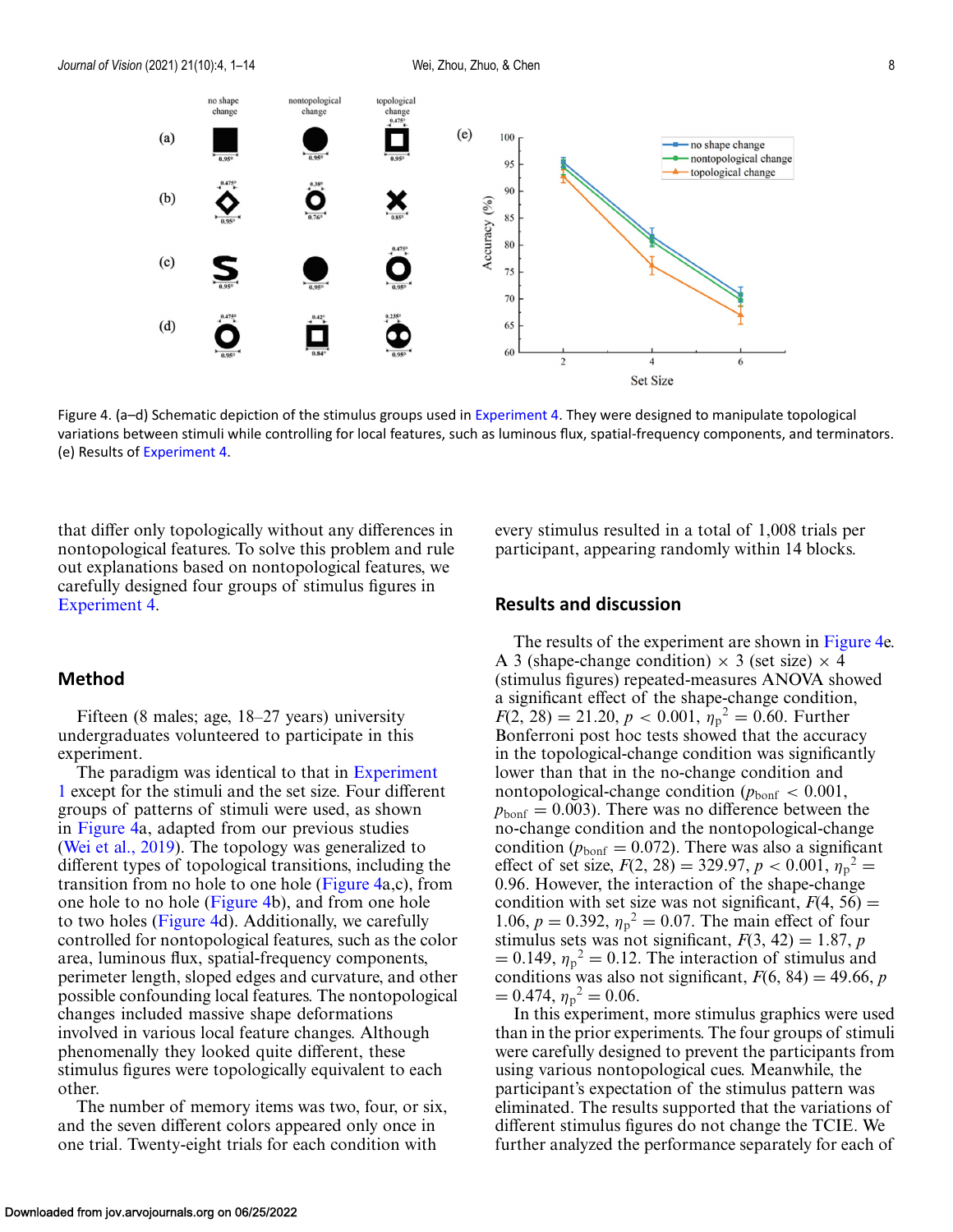<span id="page-8-0"></span>the four stimulus groups, as shown in the supplementary material.

# **Experiment 5: Rule out the salience account and other possible confounds of local feature**

Perceptually, topological changes are always considered more salient than nontopological changes. Obviously, this is exactly the intrinsic performance of "topology first." But experimentally, in order to provide a "fair" comparison, it needs to be determined whether the topology is essentially different from other salient but nontopological changes. Next, we individually tested the stimulus group that included S-like figure, disk, and ring. The test item of nontopological changes, the solid disk, is maximally dissimilar to the memory item (S-like figure).

### **Method**

Fifteen (5 males; age, 20–31 years) university undergraduates volunteered to participate in this experiment. The experimental paradigm is shown in Figure 5a. The display and procedure were the same as in [Experiment 4](#page-6-0) except for the stimulus patterns. In the no shape-change condition, the shapes presented in the memory and test arrays were identical S-like figures. In the nontopological-change condition, the S-like figures changed to disks in the test array, and in the topological-change condition, the shapes changed to rings. The S-like figure was scaled to approximate the area of the ring, and its shape was purposely made irregular to eliminate possible effects of subjective contours and other organizational factors (such as parallelism or similarity of length). As a consequence, the S-like figure and the ring differ in holes but are quite similar in local features in comparison to the disk. The

number of items in the sample array was two, four, or six. There were 56 trials in each condition, resulting in 504 total trials per participant.

### **Results and discussion**

The results for each condition are shown in Figure 5b. Repeated-measures ANOVA revealed a significant effect of shape-change conditions,  $F(2, 28) = 8.15$ , *p*  $= 0.002$ ,  $\eta_p^2 = 0.37$ . The effect of set size was also significant,  $F(2, 28) = 93.99, p < 0.001, \eta_p^2 = 0.87.$ Furthermore, a nearly significant interaction effect of shape-change condition with set size was revealed, *F*(4,  $(56) = 2.43, p = 0.058, \eta_p^2 = 0.15$ . We further analyzed the effect of the shape-change condition under different set sizes. The results revealed a significant TCIE with a set size of 4,  $F(2, 28) = 9.78$ ,  $p < 0.001$ ,  $\eta_p^2 = 0.41$ . Further Bonferroni post hoc tests showed that the mean accuracy in the topological-change condition (mean  $= 79.6 \pm 9.9$ ) was significantly lower than that in the no-change condition (mean  $= 87.4 \pm 6.1$ ,  $p_{\text{bonf}}$ )  $= 0.002$ ) and in the nontopological condition (mean  $=$  $84.8 \pm 8.7$ ,  $p_{\text{bonf}} = 0.016$ . By contrast, there was no significant difference between the no-change condition and nontopological change condition ( $p_{\text{bonf}} = 0.191$ ). For set sizes of 2 and 6, the TCIE was not significant (*p*  $= 0.309, p = 0.131$ . This set of stimuli showed that with a sufficient number of trials, the TCIE was stable when the set size was 4. This result will be further discussed across all experiments in the general discussion section.

## **Experiment 6: TCIE at different interstimulus intervals**

A previous study showed that randomizing location as a task-irrelevant feature was more disruptive than randomizing other features, but its interference effect disappeared after a 1,500-ms delay interval and was not



Figure 5. The paradigm and results of size change. Error bars represent  $\pm$  1 *SEM*.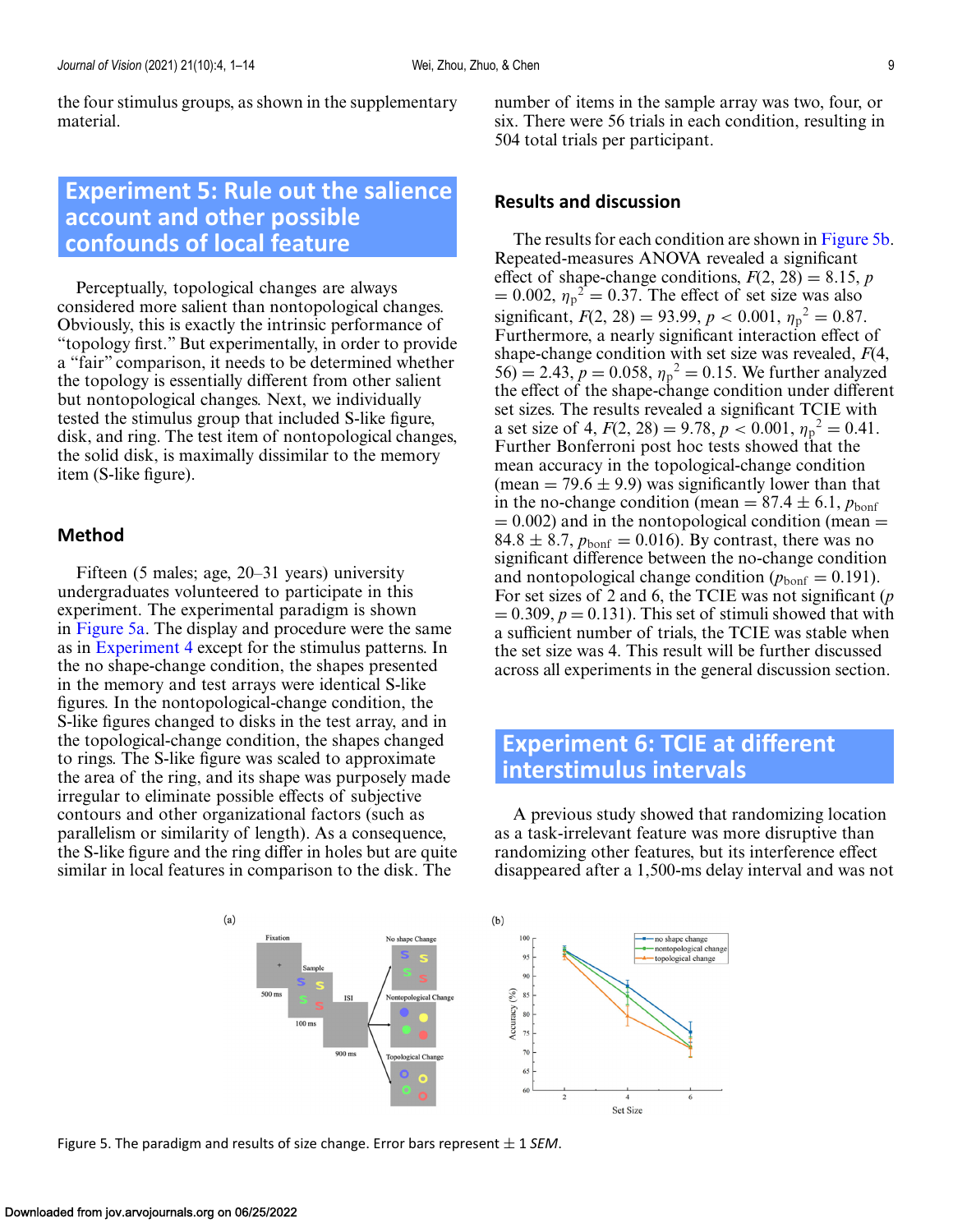persistent [\(Logie, Brockmole, & Jaswal, 2011\)](#page-12-0). As we hypothesized that TCIE is derived from memory item representation, it should not be affected by longer delay intervals. In the present experiment, we investigated the TCIE with different delay intervals with a set size of 4, which was the most sensitive to the TCIE, to assess whether TCIE was maintained over longer delays. Furthermore, we investigated whether TCIE would be affected when the participants could not predict delay intervals.

### **Method**

Fifteen (8 males; age, 18–27 years) university undergraduates volunteered to participate in this experiment. The procedure was the same as that in [Experiment 1](#page-2-0) with the following exceptions: There were four different delay intervals between the initial display and the probe: 1 s, 2 s, 3 s, and 8 s. The four delays were randomly presented within the blocks. The number of items in the memory set size was four. There were 56 trials in each condition, resulting in 672 total trials per participant.

### **Results and discussion**

The accuracy results from this experiment are shown in Figure 6. A 3 (shape-change condition: no change, nontopological change, topological change)  $\times$  4 (study-test interval: 1 s, 2 s, 3 s, 8 s) ANOVA was conducted to analyze the accuracy of the memory of the test array. Violations of sphericity were Greenhouse–Geisser corrected throughout. The analysis of the accuracy showed a significant main effect of the study-test interval,  $F(1.53, 22.16) = 28.08$ ,  $p < 0.001$ ,  $\eta_p^2 = 0.67$ , indicating that the accuracy decreased as the interstimulus interval (ISI) increased. A significant main effect of shape-change condition was observed,  $F(2, 28) = 27.12$ ,  $p < 0.001$ ,  $\eta_p^2 =$ 0.66. Post hoc pairwise comparisons revealed that the accuracy in the topological-change condition (mean =  $80.7 \pm 6.4$ ) was significantly lower than the accuracy in the no-change condition (mean  $= 84.3 \pm 6.8$ ,  $p_{\text{bonf}}$ )



Figure 6. Accuracy in [Experiment 6](#page-8-0) across different ISIs. Error bars represent <sup>±</sup> <sup>1</sup> *SEM*.

< 0.001) and the nontopological-change condition (mean =  $83.0 \pm 7.0$ ,  $p_{\text{bonf}} < 0.001$ ), and there was no significant interaction between these variables, *F*(6, 84)  $= 1.38, p = 0.232, \eta_p^2 = 0.09$ . We also analyzed each ISI separately. The detailed statistical results are presented in Table 1. These results consistently showed that only the topological-change condition showed a significant interference effect, indicating that regardless of the ISI duration, the TCIE was always stable.

There is one difference between our results and those of previous studies. Although an interference effect caused by irrelevant information was also found in several studies [\(Logie et al., 2011;](#page-12-0) [Xu, 2010\)](#page-13-0), their interference effects vanished as the interval increased. However, according to our results, the TCIE persisted even when the interval was as long as 8 s. It did not decay as the storage time was prolonged. This result indicates that topological properties are inherent to the items being represented in VWM.

### **Discussion**

The goal of the current study was to investigate the role of perceptual objects defined by topological properties in VWM representations. We first examined the effect of topological change and nontopological change under different VWM loads using a whole-probe

| <b>ISI</b>     | ANOVA                                             | No change vs.<br>nontopological | No change vs.<br>topological | Nontopological<br>vs. topological |
|----------------|---------------------------------------------------|---------------------------------|------------------------------|-----------------------------------|
| 1 <sub>s</sub> | $F(1.44, 20.20) = 7.04, p = 0.009, \eta^2 = 0.36$ | $p_{\rm{bonf}} = 0.823$         | $p_{\mathsf{bonf}} = 0.011$  | $p_{\sf bonf}=0.008$              |
| 2 <sub>s</sub> | $F(2, 28) = 4.00, p = 0.030, \eta^2 = 0.22$       | $p_{\mathsf{bonf}} = 0.439$     | $p_{\sf bonf}=0.078$         | $p_{\mathsf{bonf}} = 0.448$       |
| 3 <sub>s</sub> | $F(2, 28) = 9.42$ , $p < 0.001$ , $\eta^2 = 0.40$ | $p_{\text{bonf}} = 1$           | $p_{\mathsf{bonf}} = 0.005$  | $p_{\sf bonf}=0.005$              |
| 8 s            | $F(2, 28) = 8.03, p = 0.002, \eta^2 = 0.37$       | $p_{\text{bonf}} = 1$           | $p_{\mathsf{bonf}} = 0.007$  | $p_{\mathsf{bonf}} = 0.020$       |

Table 1. Results of ANOVA and paired *t* tests for each ISI.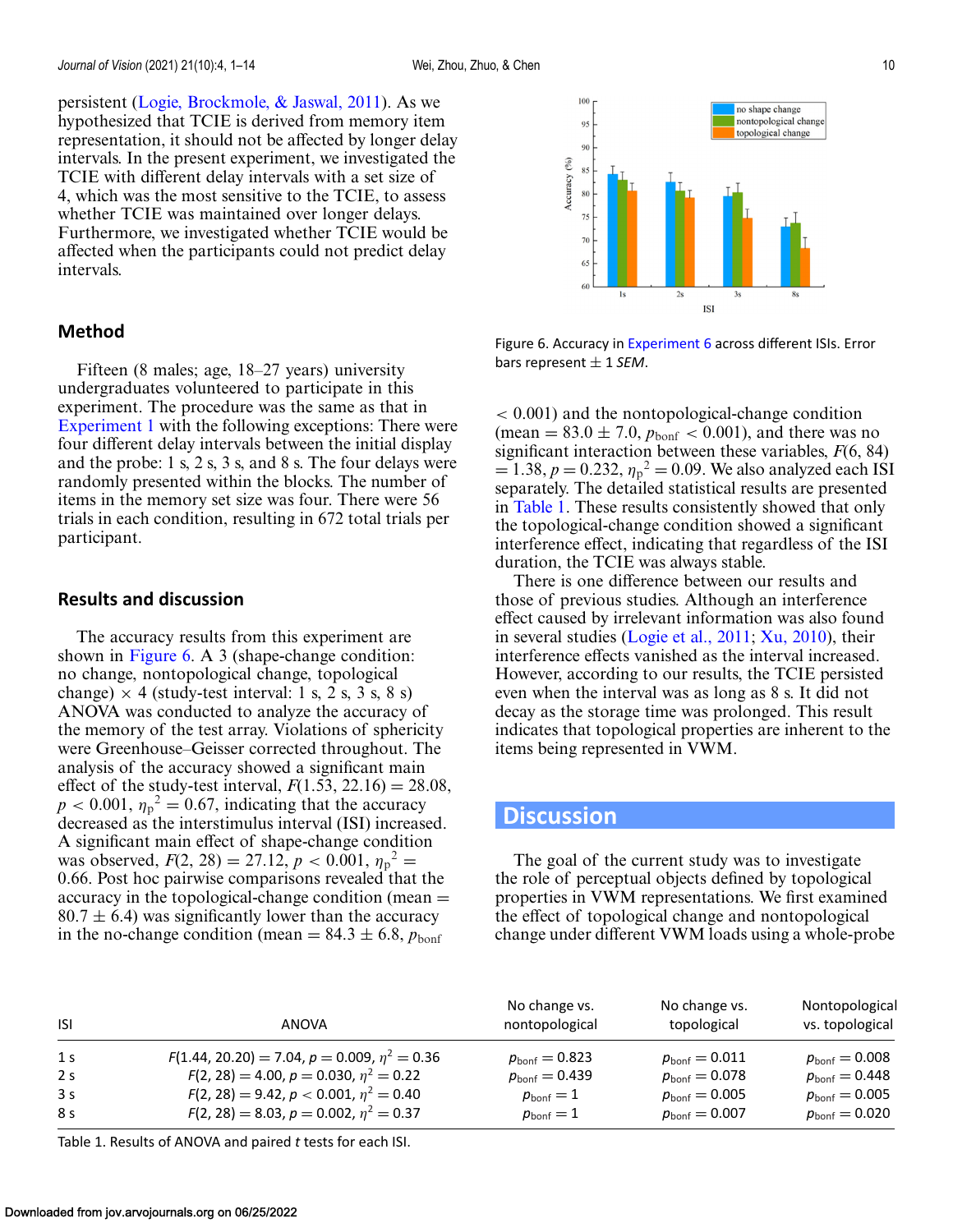method, in which the topological and nontopological properties were designed to be irrelevant to the task. We found that a change in topology (i.e., a change in the number of holes) reliably impaired WM performance: The memory accuracy was significantly lower than that in the no-change condition and in the nontopological-change condition. In [Experiment 2,](#page-4-0) we deconstructed the configural properties (interitem relationships) by randomizing the locations of items in the test array. In [Experiment 3,](#page-5-0) only one item was presented and assessed in the test phase, reducing the decision load relative to the whole display and eliminating interference from multiple items in the probe. Regardless of the change in location or the method of reporting, the TCIE was always evident. In [Experiment 4,](#page-6-0) four different types of topological transitions were tested. To rule out the possibility that the TCIE was caused by surprise or salience, similar perceptual changes were used in the topological and nontopological methods in [Experiment 5.](#page-8-0) In both these experiments, the TCIE was again found. In [Experiment 6,](#page-8-0) although the memory performance gradually decreased as the ISI increased from 1 s to 8 s, the TCIE could be detected with little decrement.

Through a series of experiments, interference effects were found only in those conditions in which the topological properties of the test items changed. No interference was observed in conditions where nontopological properties changed. This finding is in accordance with Zhou's multiple-objects tracking experiment [\(Zhou et al., 2010\)](#page-13-0). He found that performance was not disrupted when moving items underwent significant feature changes. However, performance was significantly impaired when the topological properties of items (the number of holes) changed. Based on the "early topological perception" theory (L. Chen,  $2005$ ), when the test item undergoes a topological change, manifested in the form of holes, the topological change interferes with the continuity of an object and causes it to be perceived as a new object. In other words, the item in the test array is no longer the same object as the originally stored item. This change makes it quite difficult for participants to match the new object with the original memory. Hence, an interference effect occurs, resulting in a dramatic change in the behavioral performance for the target feature. In contrast, object continuity survives a broad spectrum of nontopological changes, including massive deformations in the shape of the object. The item in the test array is still perceived as the object in memory. Combined with the previous study on the repetitive benefit effect, the topological changes occur while encoding the sample array. We found that regardless of the encoding or retrieval stage, the topological properties were inevitably represented whenever an object appeared, even if the topological properties were task irrelevant.

In addition, a growing number of studies have found that the representation in VWM is hierarchical. Different levels of information representation in the hierarchical structure jointly determine the capability and quality of VWM representation. Importantly, the various features are influenced by feedback from globallevel object representation [\(Timm & Papenmeier, 2019\)](#page-13-0). A considerable amount of research has demonstrated that the Gestalt grouping principles (connectedness, closure, color similarity, and spatial proximity) facilitate VWM performance (S. Chen, Kocsis, Liesefeld, Muller, & Conci, 2021; [Peterson & Berryhill, 20](#page-12-0)[13;](#page-13-0) [Quinlan & Cohen, 2012;](#page-13-0) Woodman, Vecera, & Luck, [2003\). Perceptual grouping provides an efficient way](#page-13-0) to combine multiple elements into global-level units [\(Brady & Alvarez, 2011;](#page-12-0) [Nie, Muller, & Conci, 2017;](#page-13-0) [Papenmeier & Timm, 2021\)](#page-13-0). From the perspective of global topological theory, these perceptual grouping principles could essentially be defined by topological properties. Compared with the Gestalt principle, the topological framework provides a formal analysis of concepts and the process of perceptual origination as a promising mathematical tool. It could be general enough to address various phenomena in perceptual organization, such as "what goes with what," grouping, and belongingness. Therefore, we proposed that the topological property as a global-level structure could be automatically integrated into the representation of VWM.

It is worth noting that color and shape, so-called separable dimensions, were used in this study. A "separable" feature is a feature, such as color or shape, that shows no Garner interference in selective attention tasks, similar to those pioneered by Garner. These features similarly show no redundancy gains, indicating that they can be processed independently [\(Algom & Fitousi, 2016\)](#page-11-0). However, we found an apparent failure of selective attention when shape changes were topological. In other words, in cases where shape changes are topological, color changes cannot be processed independently from shape changes. A previous study showed that topological perception modulates object-level masking and influences the ongoing visual processing of features that are at a lower and local level [\(Huang et al., 2018\)](#page-12-0). This finding implies that topological properties dominate in the perception of objects, breaking through the filters that normally keep shape information from entering memory. These topological properties are inherent to the object and cannot be filtered. Therefore, regardless of low-level visual perceptual or high-level cognitive processing, the global topological property of an object is extracted at the very beginning of visual processing to form basic constraints on object coding and maintenance. A similar information extraction mechanism is shared between visual perception, which selects objects from the outside scene, and VWM,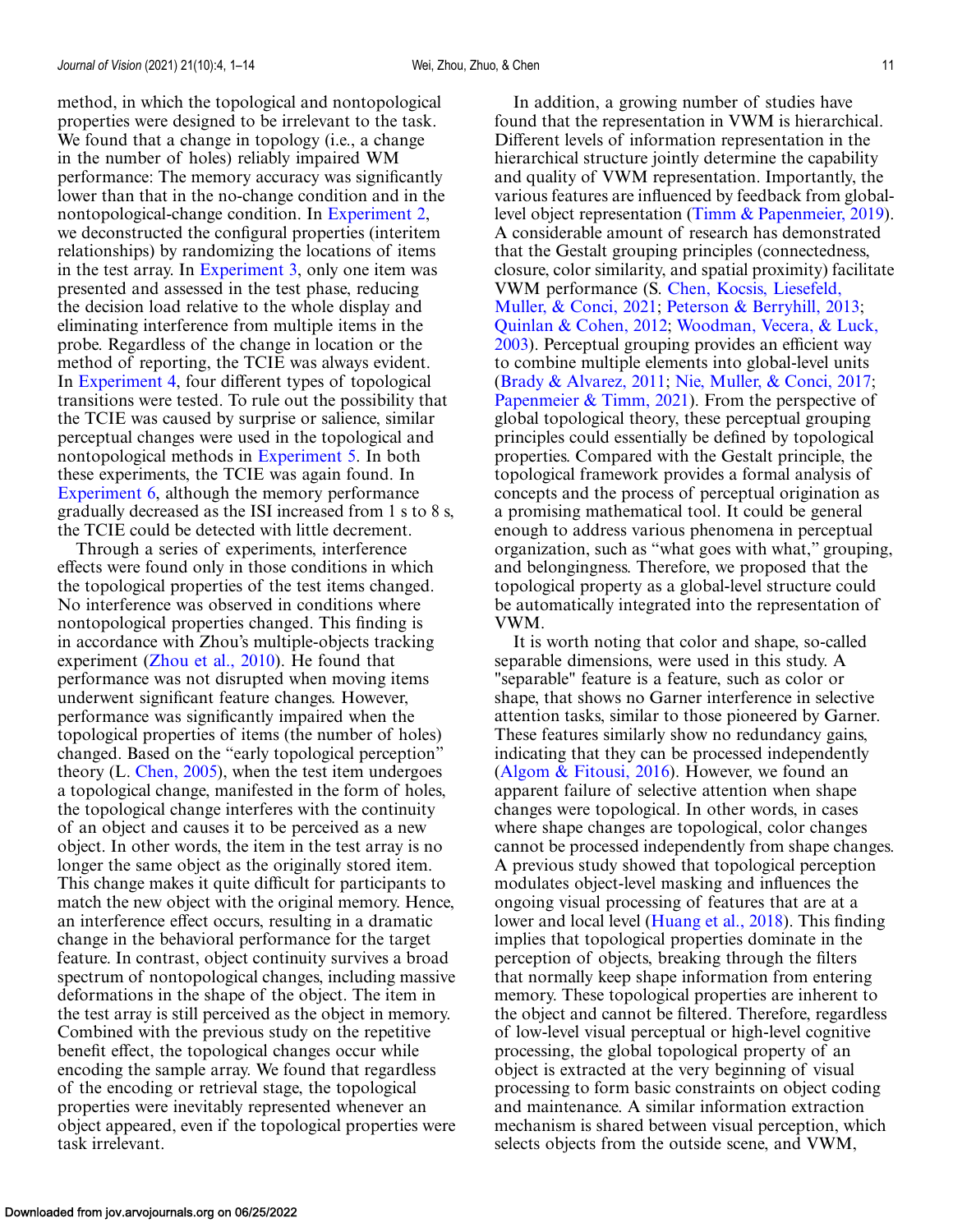<span id="page-11-0"></span>which extracts information from a perceptual object. In future studies, the perceptual object defined by topological similarity could help us better understand the relationship between perception and VWM.

It should be noted that there were some limitations in this study. One limitation was the discrepancy in the results between the current study and some previous studies. Other studies found that irrelevant feature changes in the test array influenced the behavioral [performance of the target feature \(Gao, Gao, Li,](#page-12-0) Sun, & Shen, 2011; Shen, Tang, Wu, Shui, & Gao, 2013; [Treisman & Zhang, 2006\). However, there](#page-13-0) are differences in the experimental details between our experiments and their experiments. First, most supportive evidence was presented with reaction times (RTs) [\(Gao et al., 2011;](#page-12-0) Hyun, Woodman, [Vogel, Hollingworth, & Luck, 2009;](#page-12-0) [Shen et al., 2013;](#page-13-0) [Yin et al., 2012\)](#page-13-0). Participants needed more time to respond when an irrelevant dimension change was present than when it was absent. In fact, similar results were observed in a study of perceptual comparisons [\(Hyun et al., 2009\)](#page-12-0). We considered accuracy may be a better indicator of working memory in the study, as accuracy could directly reflect whether the items were remembered. In contrast, RT is influenced by many complicated factors and cannot directly reflect the characteristics of memory. Second, a small number of studies have shown the interference effect to be caused by irrelevant features with d' measures or accuracy. However, the results were not stable across all experiments, as in Yin et al. (2012), which showed a difference in d' only with the whole-probe method but not with the partial-probe method. In our study, the TCIE was not affected by the reporting methods. In addition, the topological properties of the stimuli were not normalized in these studies [\(Yin et al., 2012\)](#page-13-0). We cannot rule out the possibility that the distracting effect was caused by topological changes. Third, even if the nontopological interference effect was present, it would not be maintained for as long as TCIE  $(X<sub>u</sub>, 2010)$ . As mentioned above, location played a unique role as a task-irrelevant feature. However, its interference effect only lasted for 1,500 ms. Based on all this evidence, the TCIE in the current study is indeed different from the irrelevant-change distracting effect induced by other features. The TCIE is a significant and lasting effect because topological change destroys the representation of the memorized items.

Another limitation was that the TCIE seems to be restricted to an intermediate set size of 4. According to our theory, the TCIE is caused by changes in the representation of items and should be effective regardless of set size. In [Experiments 1](#page-2-0) and [4,](#page-6-0) we also found that the TCIE was also present for other set sizes. Taking all the data together, we do not think that a set size of 4 has specific psychological implications for the TCIE. The absence of the TCIE could be

explained by its sensitivity to task difficulty, reaching its peak for tasks of moderate difficulty. Therefore, whether the task difficulty is increased or decreased, the TCIE will be reduced. The task load made it easier to observe interference caused by topological changes with a set size of 4. Another possibility is that 4 is a relatively special number that is close to the capacity of VWM and that TCIE may have some relationship with memory capacity. However, this hypothesis needs to be investigated in a more systematic study that examines the relationship between TCIE and capacity in a larger population.

In conclusion, across six experiments, we presented consistent evidence demonstrating that topological changes could produce a significant distracting effect, regardless of changes in locations, reporting methods, particular stimulus figures, and delay interval times. Therefore, our results suggest that the definition of a perceptual object by its topological invariance may be a unique perspective from which to describe representations in VWM.

*Keywords: visual working memory (VWM), topological invariance, irrelevant-change interference effect*

## **Acknowledgments**

Supported in part by the Ministry of Science and Technology of China grant (2020AAA0105601), the National Nature Science Foundation of China grant (32000792, 31730039), and the Chinese Academy of Sciences grants (XDB32010300, ZDBS-LY-SM028).

Commercial relationships: none.

Corresponding author: Tiangang Zhou.

Email: tgzhou@bcslab.ibp.ac.cn.

Address: State Key Laboratory of Brain and Cognitive Science, Institute of Biophysics, Chinese Academy of Sciences, Beijing, China.

### **References**

- Algom, D., & Fitousi, D. (2016). Half a century of research on Garner interference and the separability-integrality distinction. *Psychological Bulletin, 142*(12), 1352–1383, [https://doi.org/10.](https://doi.org/10.1037/bul0000072) 1037/bul0000072.
- Alvarez, G. A., & Cavanagh, P. (2004). The capacity of visual short-term memory is set both by visual information load and by number of objects. *Psychological Science, 15*(2), 106–111, https: [//doi.org/10.1111/j.0963-7214.2004.01502006.x.](https://doi.org/10.1111/j.0963-7214.2004.01502006.x)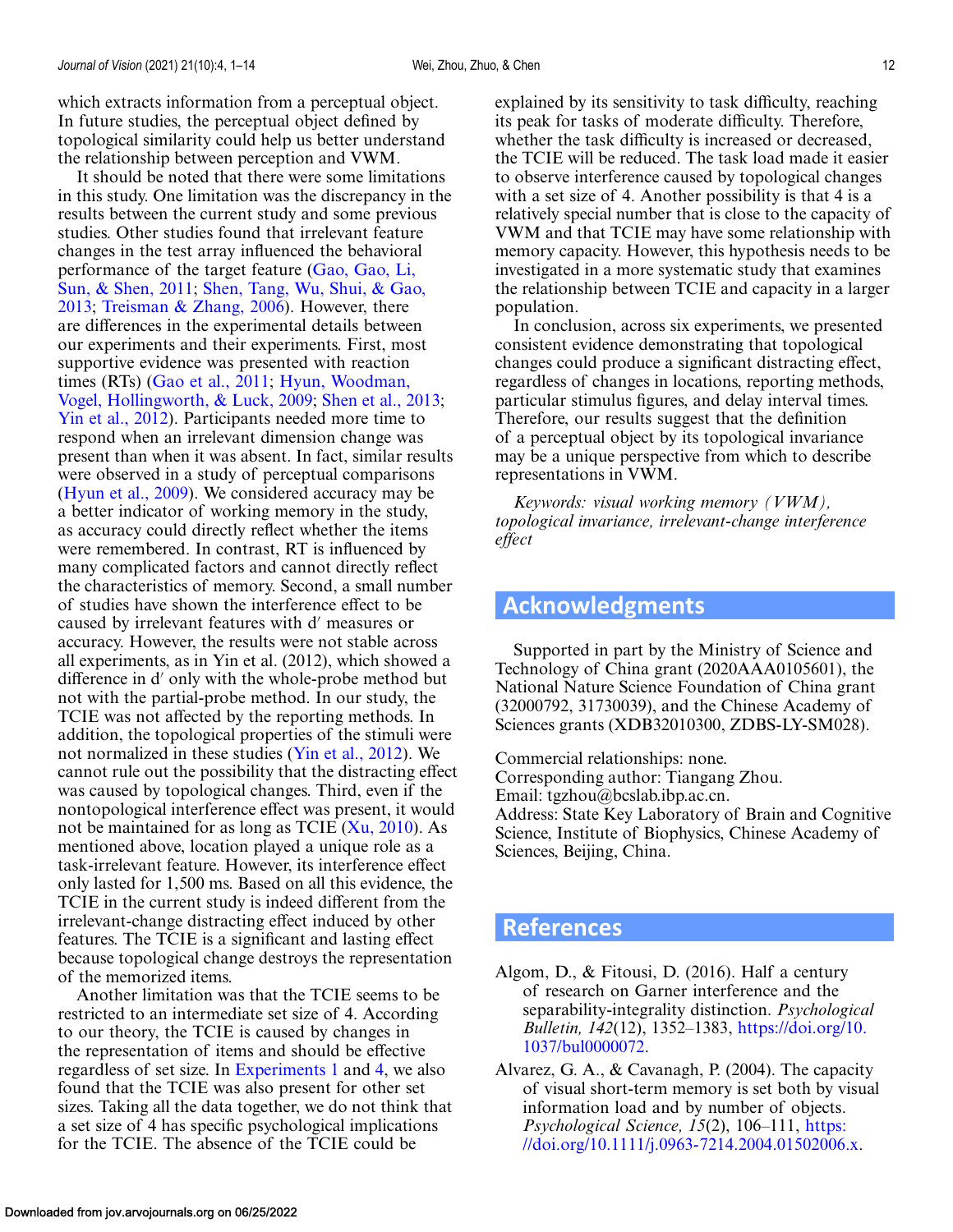- <span id="page-12-0"></span>Baddeley, A. (2012). Working memory: Theories, models, and controversies. *Annual Review of Psychology, 63*, 1–29, https://doi.org/10.1146/ [annurev-psych-120710-100422.](https://doi.org/10.1146/annurev-psych-120710-100422)
- Balaban, H., Drew, T., & Luria, R. (2018). Visual working memory can selectively reset a subset of its representations. *Psychonomic Bulletin & Review, 25*(5), 1877–1883, https: [//doi.org/10.3758/s13423-017-1400-y.](https://doi.org/10.3758/s13423-017-1400-y)
- Balaban, H., & Luria, R. (2017). Neural and behavioral evidence for an online resetting process in visual working memory. *Journal of Neuroscience, 37(5), 1225–1239, https:* [//doi.org/10.1523/JNEUROSCI.2789-16.2016.](https://doi.org/10.1523/JNEUROSCI.2789-16.2016)
- Brady, T. F., & Alvarez, G. A. (2011). Hierarchical encoding in visual working memory: Ensemble statistics bias memory for individual items. *Psychological Science, 22*(3), 384–392, https: [//doi.org/10.1177/0956797610397956.](https://doi.org/10.1177/0956797610397956)
- Brainard, D. H. (1997). The psychophysics toolbox. *Spatial Vision, 10*(4), 433–436.
- Chen, L. (1982). Topological structure in visual perception. *Science, 218*(4573), 699–700, [https://doi.org/10.1126/science.7134969.](https://doi.org/10.1126/science.7134969)
- Chen, L. (2005). The topological approach to perceptual organization. *Visual Cognition, 12*(4), 553–637, [https://doi.org/10.1080/13506280444000256.](https://doi.org/10.1080/13506280444000256)
- Chen, L., Zhang, S., & Srinivasan, M. V. (2003). Global perception in small brains: topological pattern recognition in honey bees. *Proceedings of the National Academy of Sciences, 100*(11), 6884–6889, [https://doi.org/10.1073/pnas.0732090100.](https://doi.org/10.1073/pnas.0732090100)
- Chen, S., Kocsis, A., Liesefeld, H. R., Muller, H. J., & Conci, M. (2021). Object-based grouping benefits without integrated feature representations in visual working memory. *Attention, Perception, & Psychophysics, 83*(3), 1357– 1374, [https://doi.org/10.3758/s13414-020-02153-5.](https://doi.org/10.3758/s13414-020-02153-5)
- Cowan, N. (2010). The magical mystery four: How is working memory capacity limited, and why? *Current Directions in Psychological Science, 19*(1), 51–57, [https://doi.org/10.1177/0963721409359277.](https://doi.org/10.1177/0963721409359277)
- Ecker, U. K. H., Maybery, M., & Zimmer, H. D. (2013). Binding of intrinsic and extrinsic features in working memory. *Journal of Experimental Psychology: General, 142*(1), 218–234, [https://doi.org/10.1037/a0028732.](https://doi.org/10.1037/a0028732)
- Fougnie, D., & Alvarez, G. A. (2011). Object features fail independently in visual working memory: Evidence for a probabilistic feature-store model. *Journal of Vision, 11*(12), 3–3.
- Gao, T., Gao, Z., Li, J., Sun, Z., & Shen, M. (2011). The perceptual root of object-based storage: An interactive model of perception and visual working

memory. *Journal of Experimental Psychology: Human Perception and Performance, 37*(6), 1803–1823, [https://doi.org/10.1037/a0025637.](https://doi.org/10.1037/a0025637)

- Han, S., Humphreys, G. W., & Chen, L. (1999). Parallel and competitive processes in hierarchical analysis: perceptual grouping and encoding of closure. *Journal of Experimental Psychology: Human Perception and Performance, 25*(5), 1411–1432, [https://doi.org/10.1037//0096-1523.25.5.1411.](https://doi.org/10.1037//0096-1523.25.5.1411)
- He, L., Zhou, K., Zhou, T., He, S., & Chen, L. (2015). Topology-defined units in numerosity perception. *Proceedings of the National Academy of Sciences, 112*(41), E5647–E5655, [https://doi.org/10.1073/pnas.1512408112.](https://doi.org/10.1073/pnas.1512408112)
- Hollingworth, A., & Rasmussen, I. P. (2010). Binding objects to locations: The relationship between object files and visual working memory. *Journal of Experimental Psychology: Human Perception and Performance, 36*(3), 543–564, [https://doi.org/10.1037/a0017836.](https://doi.org/10.1037/a0017836)
- Huang, Y., He, L., Wang, W., Meng, Q., Zhou, T., & Chen, L. (2018). What determines the object-level visual masking: The bottom-up role of topological change. *Journal of Vision, 18*(1), 3, [https://doi.org/10.1167/18.1.3.](https://doi.org/10.1167/18.1.3)
- Hyun, J. S., Woodman, G. F., Vogel, E. K., Hollingworth, A., & Luck, S. J. (2009). The comparison of visual working memory representations with perceptual inputs. *Journal of Experimental Psychology: Human Perception and Performance, 35*(4), 1140–1160, [https://doi.org/10.1037/a0015019.](https://doi.org/10.1037/a0015019)
- Jeong, S. K., & Xu, Y. (2013). Neural representation of targets and distractors during object individuation and identification. *Journal of Cognitive Neuroscience, 25*(1), 117–126, [https://doi.org/10.1162/jocn\\_a\\_00298.](https://doi.org/10.1162/jocn10a1000298)
- Jiang, Y., Olson, I. R., & Chun, M. M. (2000). Organization of visual short-term memory. *Journal of Experimental Psychology: Learning, Memory, and Cognition, 26*(3), 683–702, [https://doi.org/10.1037//0278-7393.26.3.683.](https://doi.org/10.1037//0278-7393.26.3.683)
- Kibbe, M. M., & Leslie, A. M. (2011). What do infants remember when they forget? Location and identity in 6-month-olds' memory for objects. *Psychological Science, 22*(12), 1500–1505, [https://doi.org/10.1177/0956797611420165.](https://doi.org/10.1177/0956797611420165)
- Kibbe, M. M., & Leslie, A. M. (2016). The ring that does not bind: Topological class in infants' working memory for objects. *Cognitive Development, 38*, 1–9, [https://doi.org/10.1016/j.cogdev.2015.12.001.](https://doi.org/10.1016/j.cogdev.2015.12.001)
- Logie, R. H., Brockmole, J. R., & Jaswal, S. (2011). Feature binding in visual short-term memory is unaffected by task-irrelevant changes of location,